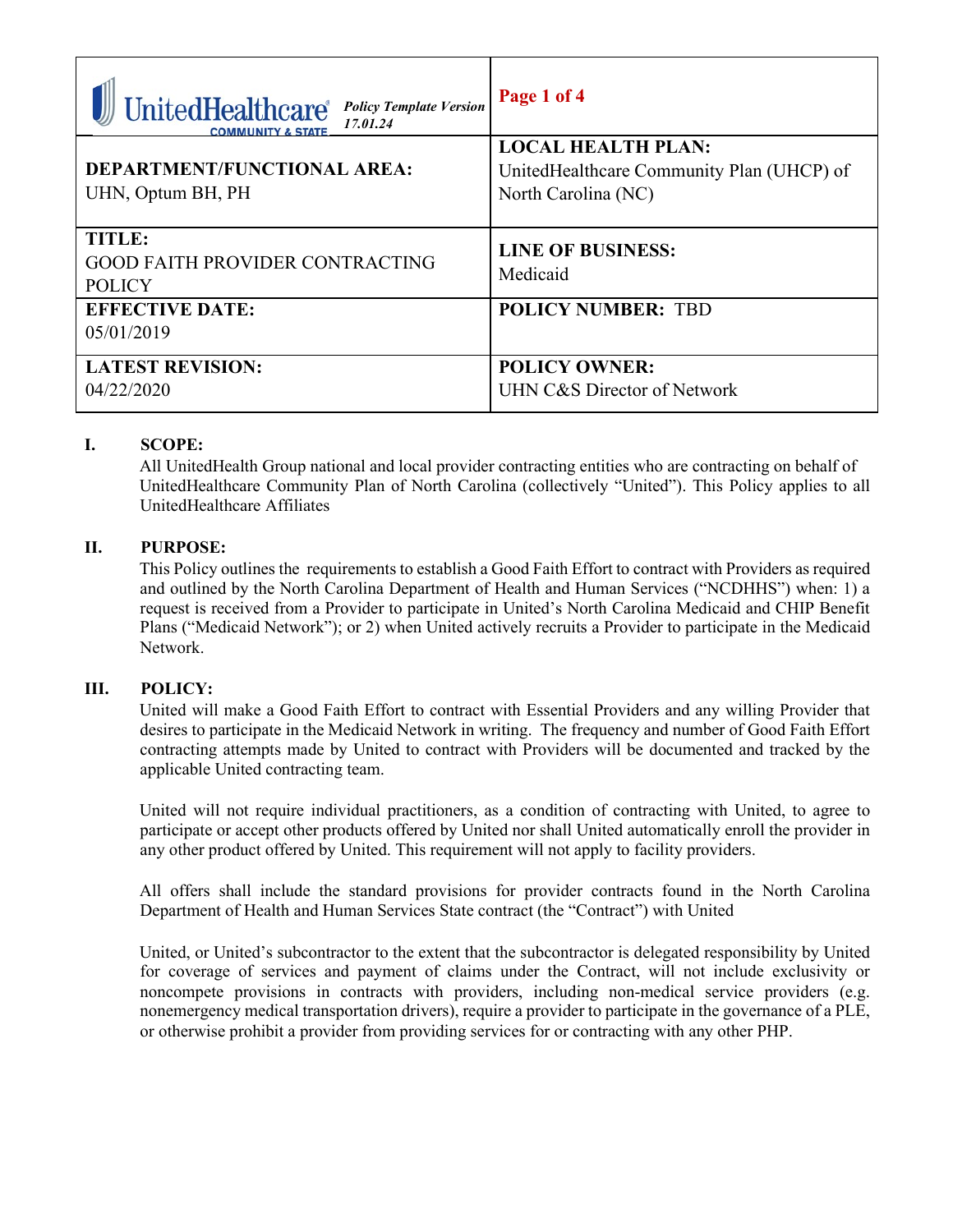# Property of UnitedHealthcare – Confidential

This document contains commercial information of UnitedHealth and is protected under 5 U.S.C. 552(b)(4), and, as such, may not be used, disclosed or reproduced, in whole or in part, outside the Government, without the express written permission of UnitedHealth.

#### **IV. DEFINITIONS:**

- A. "**Essential Providers**" means a Provider that either offers services that are not available from any other Provider within a reasonable access standard or provides a substantial share of the total units of a particular service utilized by Medicaid and NC Health Choice recipients within the region during the last three years, and the combined capacity of other service providers in the region is insufficient to meet the total needs of the NCDHHS Medicaid and NC Health Choice enrollees. For purposes of this definition, physicians and other practitioners are not Essential Providers. At a minimum, the following providers are designated by NCDHHS as Essential Providers: 1) Federally qualified health centers; 2) Rural health centers; 3) Free clinics; and 4) Local health departments.
- B. "**Good Faith Effort"** means United engaged in a good faith effort to contract with a provider of healthcare services but the provider refused.
- C. "**Provider**" means any individual or entity that is engaged in the delivery of services, or ordering or referring for those services, and is legally authorized to do so by the State in which it delivers the services.

## **V. PROCEDURE:**

#### 1) **Contract Offers to Participate in United Medicaid Network**:

- A. *Essential Providers*: United will offer contracts to all Providers designated as Essential Providers and all applicable Providers necessary to meet access and adequacy requirements as outlined by the NCDHHS Medicaid Managed Care program
- B. *Any Willing Providers*: United will offer contracts to any Provider, enrolled as a provider in the NCDHHS Managed Medicaid Program, that contacts United seeking to participate in United's Medicaid Network, regardless of Provider or PHP affiliation. Provider must accept United's offer.
- C. *Contract Offers*: All contract offers will reflect North Carolina's Medicaid Managed Care contract term requirements and include rates that align with the North Carolina's Medicaid Managed Care Fee-for-Service reimbursement methods and rate floors.

#### 2) **Provider Refuses or Fails to Respond to United's Contract Offer:**

If a Provider refuses United's Good Faith Effort contract offer, United may determine that Provider has refused United's Good Faith Effort to contract for participation in United's Medicaid Network and deem Provider as out of network. United will consider all factors and circumstances surrounding a provider's willingness to contract prior to making the determination that the provider has refused United Good Faith Effort to contract. For purposes of this paragraph, a Provider's refusal of United's Good Faith Effort to contract includes, but is not limited to when: 1) Provider notifies United that Provider does not or no longer desire to participate in the Medicaid Network following United's Good Faith Effort to contract offer; 2) Provider does not accept the terms and rates of United's Good Faith Effort contract offer; and 3) Provider has failed to respond within 30 days of receiving United's Good Faith Effort contract offer, or if contract negotiation are ongoing, Provider has failed to respond to United's last proposal. Note: the 30day period only begins when the provider has received a version of the contract that is consistent with the contract that was approved by the Department.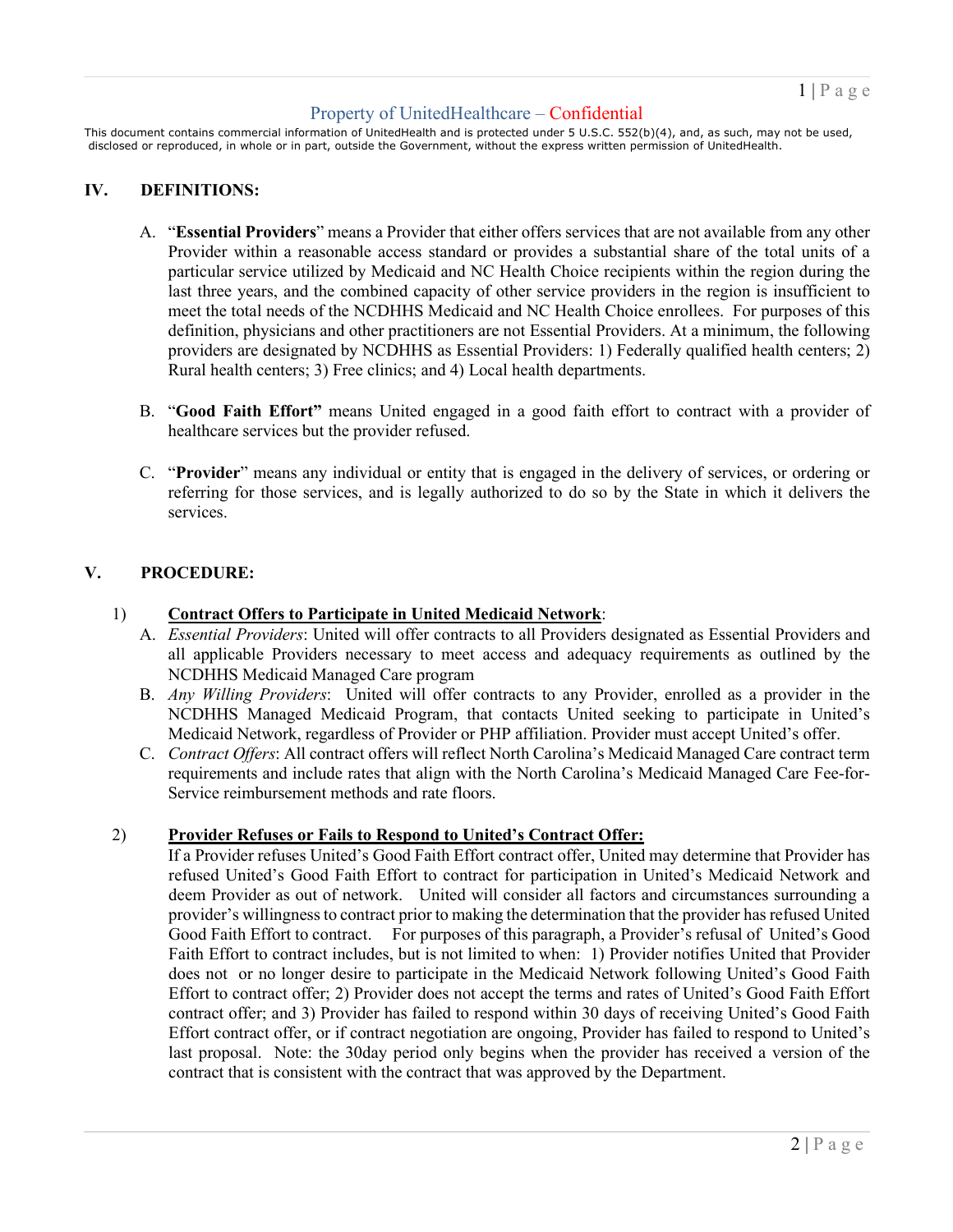3) **Contract Rates for Providers Deemed Not Participating in United's Medicaid Network:** United

may deem a Provider that has refused/rejected United's Good Faith Effort to contract as out of network for the Medicaid Network. Providers deemed out of network for the Medicaid Network will be reimbursed at no more than 90 percent of the Medicaid Fee for-Service rate unless otherwise required or determined by the NCDHHS. Additional exceptions to out of network reimbursement are emergency services, post-stabilization services and services provided during transitions in coverage.

### 4) **Documentation of Good Faith Effort to Contract:**

United will document all Good Faith Efforts to contract with Providers and will utilize the North Carolina Provider Database to monitor all provider contract offers, communications, and contract discussions. United will make 2 formal written attempts to contact Providers regarding any Good Faith Effort contracting offers that have not been responded to prior to deeming Provider as out of network. United may also attempt to contact Provider by phone prior to or after sending formal written notices. Any attempts to contact Provider by phone will also be documented in accordance with this paragraph.

United's formal attempts to contact with Provider will occur as follows:

- 1) **1st Notice**: United may send a reminder notice to Provider if United has not received a response at least 7 days following Provider's receipt of United Good Faith Offer. Additionally, if applicable, United may also send a reminder notice to Provider if Provider has failed to respond at least 7 days following to United's last contract proposal.
- 2) **2nd Notice**: United may send a 2nd Reminder notice to Provider if United has not received a response at least 14 days following Provider's receipt of United Good Faith Offer. Additionally, if applicable, United may also send a  $2<sup>nd</sup>$  reminder notice to Provider if Provider has failed to respond at least 14 days following United's last contract proposal.
- 3) **3rd Notice:** United may send a 3rd Reminder notice to Provider if United has not received a response at least 21 days following Provider's receipt of United Good Faith Offer. Additionally, if applicable, United may also send a 3<sup>rd</sup> reminder notice to Provider if Provider has failed to respond at least 21 days following United's last contract proposal.
- 4) **Final Notice**. United will send notice deeming Provider as out of Network if United has not received a response within 30 days following Provider's receipt of United Good Faith Offer. Additionally, if applicable, United may also send notice deeming Provider out of network if Provider has failed to respond within 30 days following United's last contract proposal.

Good Faith Effort Letters are attached and incorporated into this Policy.

#### ATTACHMENTS:

| <b>Attachment</b>      | <b>Description of Attachment</b>                                                                                                             |  |
|------------------------|----------------------------------------------------------------------------------------------------------------------------------------------|--|
| 1 <sup>st</sup> Notice | <b>Reminder Notice</b>                                                                                                                       |  |
| 2 <sup>nd</sup> Notice | Action Required - Second Request: Signed Medicaid Amendment Needed to<br>Participate in the UnitedHealthcare North Carolina Medicaid Network |  |
| 3rd Notice             | Action Required – Third Request for Signed Medicaid Amendment to Participate in<br>the UnitedHealthcare North Carolina Medicaid Network      |  |
| <b>Final Notice</b>    | Non-Participating Provider with UnitedHealthcare Community Plan North Carolina<br><b>Medicaid Network</b>                                    |  |